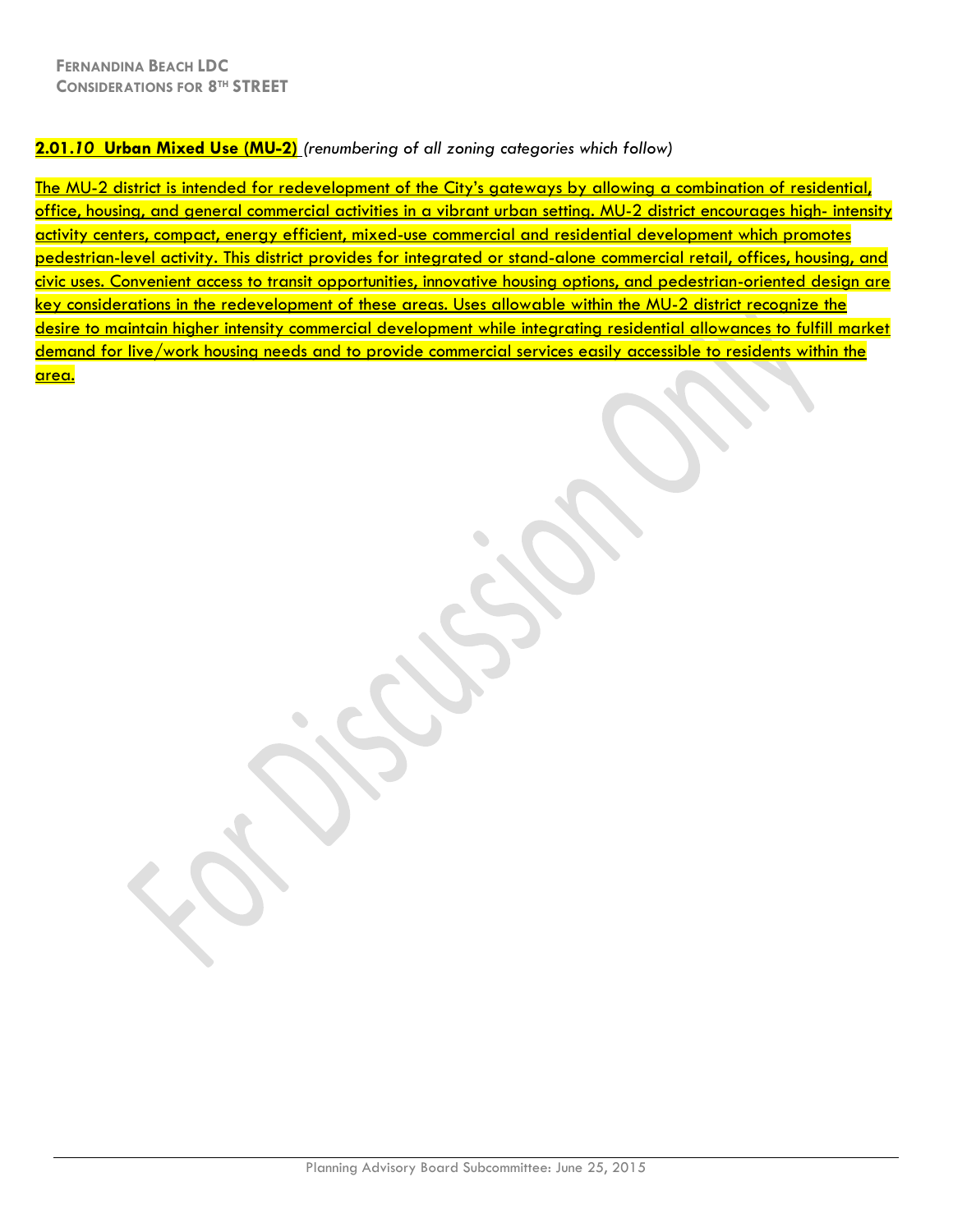# **4.01.00 DENSITY AND HOUSING STANDARDS**

# **4.01.01 Density and Housing Types Table 4.01.01. Density and Housing Types in Base Zoning Districts.**

|                        | <b>Maximum Gross Density</b>                                               |                                                                                                                                                                           |
|------------------------|----------------------------------------------------------------------------|---------------------------------------------------------------------------------------------------------------------------------------------------------------------------|
| <b>Zoning District</b> | (dwelling units per acre)                                                  | <b>Permissible Housing Types</b>                                                                                                                                          |
| <b>RE</b>              | 1.0                                                                        | Single-family detached                                                                                                                                                    |
| $R1-G$                 | 4.0                                                                        | Single-family detached                                                                                                                                                    |
| $R - 1$                | 4.0                                                                        | Single-family detached                                                                                                                                                    |
| <b>RLM</b>             | 6.0                                                                        | Single-family detached                                                                                                                                                    |
| $R-2$                  | 8.0                                                                        | Single-family detached<br>Duplex structures<br>Triplex structures<br>Townhouses                                                                                           |
| $R - 3$                | 10.0                                                                       | Single-family detached<br>Duplex structures<br>Triplex structures<br>Townhouses<br>Multi-family structures with 4 or<br>more units                                        |
| $OT-1$                 | 10.0                                                                       | Single-family detached                                                                                                                                                    |
| $OT-2$                 | 10.0                                                                       | Single-family detached                                                                                                                                                    |
| $MU-1$                 | 8.0                                                                        | Single-family detached<br>Duplex structures<br>Triplex structures<br>Townhouses<br>Mixed Use (in progress)                                                                |
| MU-2                   | <b>25.0 (UP TO 30.0 WITH</b><br><u>AFFORDABLE HOUSING</u><br><b>BONUS)</b> | Single-family detached<br><b>Duplex structures</b><br><u>Triplex structures</u><br><b>Townhouses</b><br><b>Multi-family Structures</b><br><b>Mixed Use</b><br>(Cohousing) |
| $C-1$                  |                                                                            | Prohibited                                                                                                                                                                |
| $C-2$                  |                                                                            | Prohibited                                                                                                                                                                |
| $C-3$                  | 8.0                                                                        | Single-family detached<br>Multi-family structures or mixed use                                                                                                            |
| $I - 1$                |                                                                            | Not permitted as a principal use <sup>1</sup>                                                                                                                             |
| $I - A$                |                                                                            | Not permitted as a principal use <sup>1</sup>                                                                                                                             |
| $I-W$                  |                                                                            | Not permitted as a principal use <sup>1</sup>                                                                                                                             |
| $W-1$                  | 2.0<br>with bonus potential to 4.0                                         | Single-family within mixed use                                                                                                                                            |
| $Pl-1$                 |                                                                            | Not permitted as a principal use <sup>1</sup>                                                                                                                             |
| <b>CON</b>             |                                                                            | Not permitted as a principal use <sup>1</sup>                                                                                                                             |
| <b>REC</b>             |                                                                            | Prohibited                                                                                                                                                                |

Planning Advisory Board Subcommittee: June 25, 2015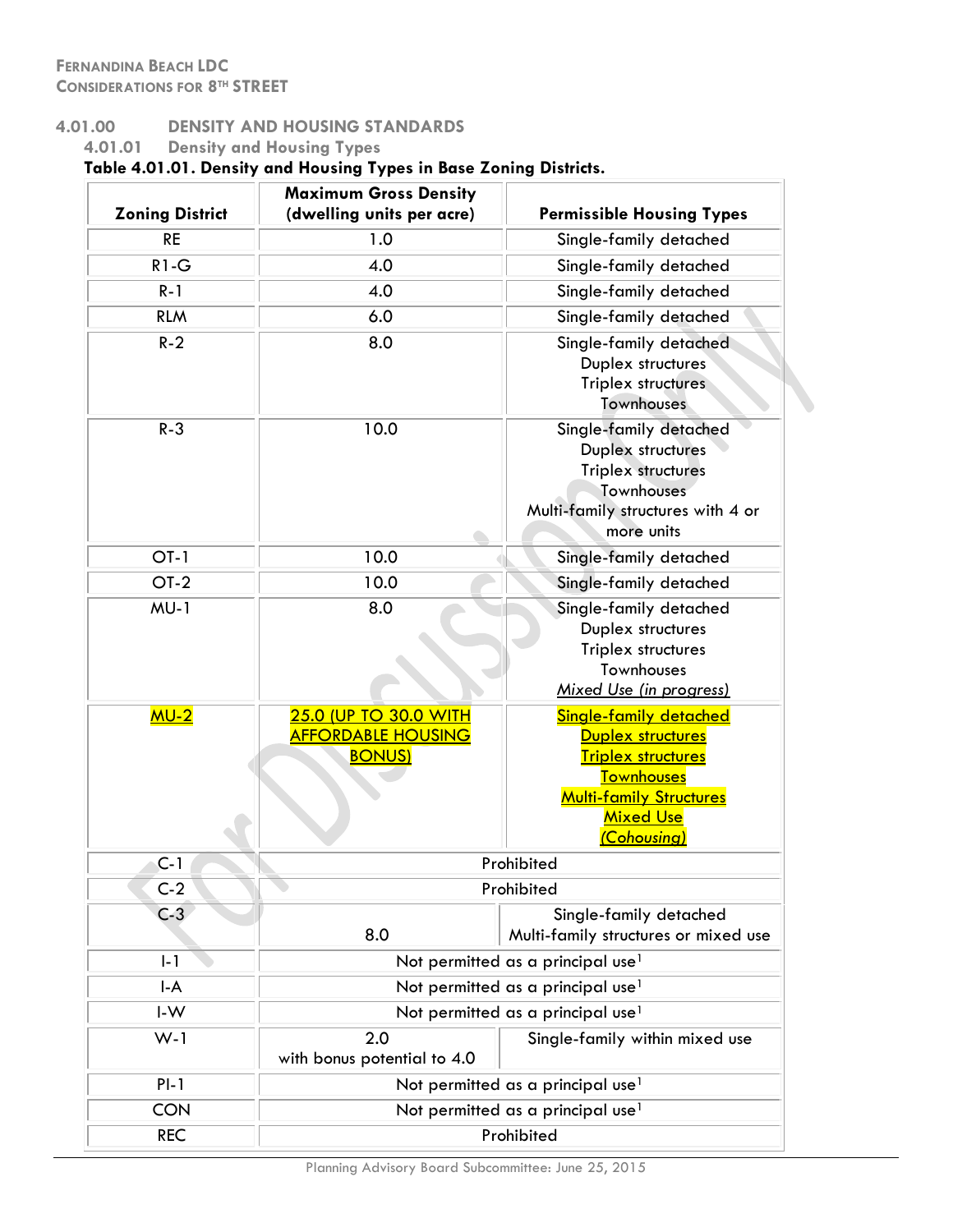| Zoning<br><b>District</b>      | adic 4.02.01 (9). Design bianuarus for Edis<br>Minimum Lot Width<br>(f <sup>†</sup> ) | <b>Maximum Impervious</b><br><b>Surface Ratio for Lots</b><br>(%) | <b>Maximum Floor</b><br><b>Area Ratio for Lots</b><br>(%)<br>(Note 1) |
|--------------------------------|---------------------------------------------------------------------------------------|-------------------------------------------------------------------|-----------------------------------------------------------------------|
| $\mathsf{RE}$                  | 100                                                                                   | 75                                                                | 50                                                                    |
| $R1-G$                         | 75                                                                                    | 75                                                                | 50                                                                    |
| $R-1$                          | 50 or 75<br>Note 2                                                                    | 75                                                                | 50                                                                    |
| <b>RLM</b>                     | 50                                                                                    | 75                                                                | 50                                                                    |
| $R - 2$                        | 50<br>Note 4                                                                          | 75                                                                | 50                                                                    |
| $R - 3$                        | 50                                                                                    | 75                                                                | 50                                                                    |
| $OT-1$                         | 46.5                                                                                  | Note 7                                                            | 50                                                                    |
| $OT-2$                         | 46.5                                                                                  | Note 7                                                            | 50                                                                    |
| $MU-1$                         | 50                                                                                    | 75                                                                | 50                                                                    |
| MU-2                           | 50                                                                                    | 75<br>Note <sub>3</sub>                                           | 200                                                                   |
| $C-1$                          | $\overline{50}$                                                                       | 75                                                                | 50<br>Note 6                                                          |
| $C-2$                          | $\overline{50}$                                                                       | $\overline{75}$                                                   | 50                                                                    |
| $C-3$                          | 25                                                                                    | 75<br>Note <sub>3</sub>                                           | 200                                                                   |
| $\overline{1-1}$               | $\overline{7}5$                                                                       | 75                                                                | 50                                                                    |
| $\mathsf{I}\text{-}\mathsf{A}$ | 75                                                                                    | 75                                                                | 50                                                                    |
| $\mathsf{I}\text{-}\mathsf{W}$ | 75                                                                                    | 75                                                                | 75                                                                    |
| $W-1$                          | 25                                                                                    | $\overline{75}$                                                   | $\overline{75}$                                                       |
| $PI-1$                         | 50 <sup>°</sup>                                                                       | 75<br>Note 5                                                      | 50                                                                    |
| <b>CON</b>                     | <b>NA</b>                                                                             | $\sqrt{5}$                                                        | <b>NA</b>                                                             |
| <b>REC</b>                     | <b>NA</b>                                                                             | 75                                                                | <b>NA</b>                                                             |

**Table 4.02.01(J). Design Standards for Lots**

Notes: 1. For RE, R-1, R-2, R-3, OT-1, and OT-2, the FAR standard applies to any permissible commercial uses.

2. The minimum lot width for lots platted prior to the effective date of this LDC is fifty (50) feet. The minimum lot width for lots platted on or after the effective date of this LDC is seventy-five (75) feet.

3. The maximum impervious surface ratio within the "Central Business District" <mark>and Urban Mixed Use</mark> land use <mark>categories</mark>, as depicted on the Future Land Use Map, may be 1.00 where the application is for redevelopment of a lot that is developed with 100% impervious surface. Where the application is for new development of a vacant lot, the maximum impervious surface on the lot may be 100% where stormwater facilities are available and have sufficient capacity to accept the runoff from the lot.

- 4. Development is permissible on lots which were platted before the effective date of this LDC and have a minimum width of twenty-five (25) feet.
- 5. Proposed development on lots within the "Recreation" land use, as depicted on the Future Land Use Map shall not exceed 0.25 impervious surface ratio.
- 6. Lots located within 800 feet of the Mean High Water Mark of the Atlantic Ocean shall be permitted a maximum FAR of 1.50, as long as the FAR for all General Commercial lots in the City, combined, does not exceed an overall FAR of 0.50.
- 7. Refer to Section 4.02.07 of this Chapter for maximum lot coverage.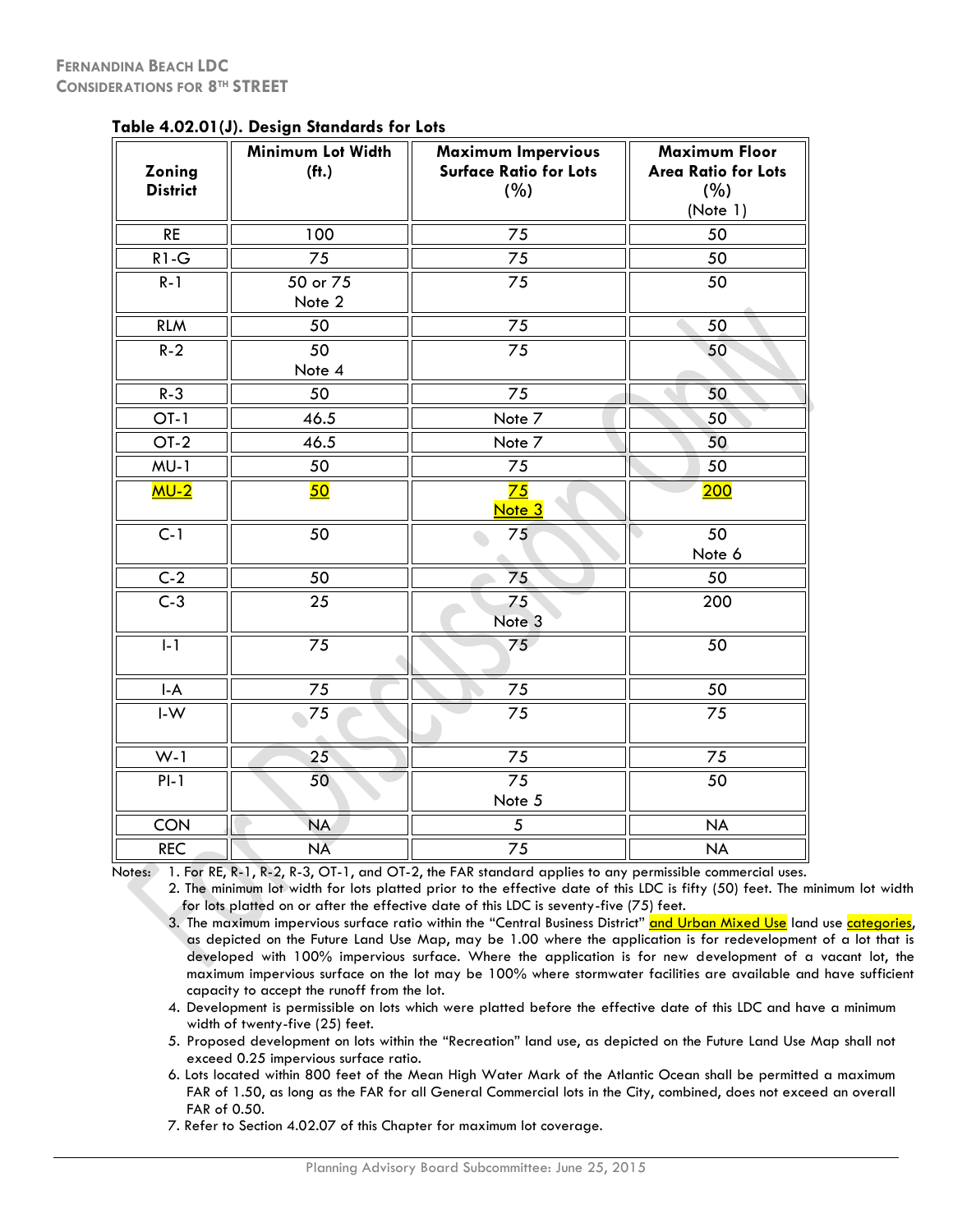|                                | <u>1990 - 192199 - 1931 - 1941 - 1941 - 1941 - 1941 - 1941 - 1941 - 1942 - 194</u> |                            | <b>Minimum Setback</b>                     |                                      |                                                                                   |
|--------------------------------|------------------------------------------------------------------------------------|----------------------------|--------------------------------------------|--------------------------------------|-----------------------------------------------------------------------------------|
| Zoning<br><b>District</b>      | Maximum<br><b>Building Height</b><br>(f <sup>1</sup> ) <sup>1</sup>                | Front<br>(f <sup>†</sup> ) | Side <sup>2</sup>                          | Rear<br>(f <sup>†</sup> )            | <b>Corner Lot</b><br>(side abutting<br>street)<br>(f <sup>t</sup> .) <sup>3</sup> |
| <b>RE</b>                      | 35                                                                                 | $\overline{25}$            | 10% of lot width                           | 25                                   | 15                                                                                |
| $R1-G$                         | $\overline{35}$                                                                    | $\overline{2}5$            | 10% of lot width                           | 25,50<br>feet for<br>fairway<br>lots | 15                                                                                |
| $R - 1$                        | 35                                                                                 | 25                         | 10% of lot width                           | 25                                   | 15                                                                                |
| <b>RLM</b>                     | 35                                                                                 | 25                         | 10% of lot width                           | 25                                   | 15                                                                                |
| $R - 2$                        | 35                                                                                 | 25                         | 10% of lot width                           | 20                                   | 15                                                                                |
| $R - 3$                        | 45 <mark>1</mark>                                                                  | 25                         | 10% of lot width                           | 20                                   | 15                                                                                |
| $OT-1$                         | 35                                                                                 |                            | See specific standards in Section 4.02.07. |                                      |                                                                                   |
| $OT-2$                         | 35                                                                                 |                            | See specific standards in Section 4.02.07. |                                      |                                                                                   |
| $MU-1$                         | 35                                                                                 | 25                         | 10 feet                                    | 10                                   | 10                                                                                |
| $MU-2$                         | 45 <sup>1</sup>                                                                    | <b>None</b>                | None                                       | <b>None</b>                          | <b>None</b>                                                                       |
| $C-1$                          | 45 <mark>1</mark>                                                                  | 25                         | None <sup>4</sup>                          | 10                                   | 10                                                                                |
| $C-2$                          | 45                                                                                 | None                       | None                                       | None                                 | None                                                                              |
| $C-3$                          | 45                                                                                 | None                       | None                                       | None                                 | None                                                                              |
| $l-1$                          | 455                                                                                | None                       | None                                       | None                                 | None                                                                              |
| $\mathsf{I}\text{-}\mathsf{A}$ | 45                                                                                 | None                       | None                                       | None                                 | None                                                                              |
| $I-W$                          | 35                                                                                 | None                       | None                                       | None                                 | None                                                                              |
| $W-1$                          |                                                                                    |                            | See specific standards in Section 4.03.03. |                                      |                                                                                   |
| $PI-1$                         | 45                                                                                 | 25                         | 10                                         | 10                                   | 10                                                                                |
| <b>CON</b>                     | 25                                                                                 | None                       | None                                       | None                                 | None                                                                              |
| <b>REC</b>                     | 25                                                                                 | None                       | None                                       | None                                 | None                                                                              |

| Table 4.02.03(E). Standards for Building Heights and Setbacks |
|---------------------------------------------------------------|
|---------------------------------------------------------------|

1. A building on any lot within 800 feet of the mean high water line of the Atlantic Ocean shall not exceed thirty-five (35) feet in height.

2. Each side yard setback shall be increased by one-half (½) foot for each one (1) foot, or fraction thereof, of building heights above twenty-five (25) feet.

3. Buildings shall not encroach into the required clear visibility triangle at intersections, as set forth in Section 7.01.08.

4. Where access is provided from an alley or public street to the rear of the principal building, no side yard setback is required. Where such access is not available, one (1) side yard shall be a minimum of ten (10) feet. Any other side yard shall have a minimum side yard setback of zero (0) feet.

5. Rayonier and Smurfit Stone are exempt from the height regulation for Mill operations.

Landscape Requirements NEW SECTION 4.05.06 (Non-Residential **and Mixed U**se Development)

A. Minimum Landscaped Area (current policy 4.05.04 (D))

At least 20% of the total gross land area of a development shall be landscaped except within the Central Business District (CBD)/ C-3 zoned properties **and the Urban Mixed Use (UMU)/ MU-2 zoned** properties where a minimum of 10% of the total gross land area shall be landscaped.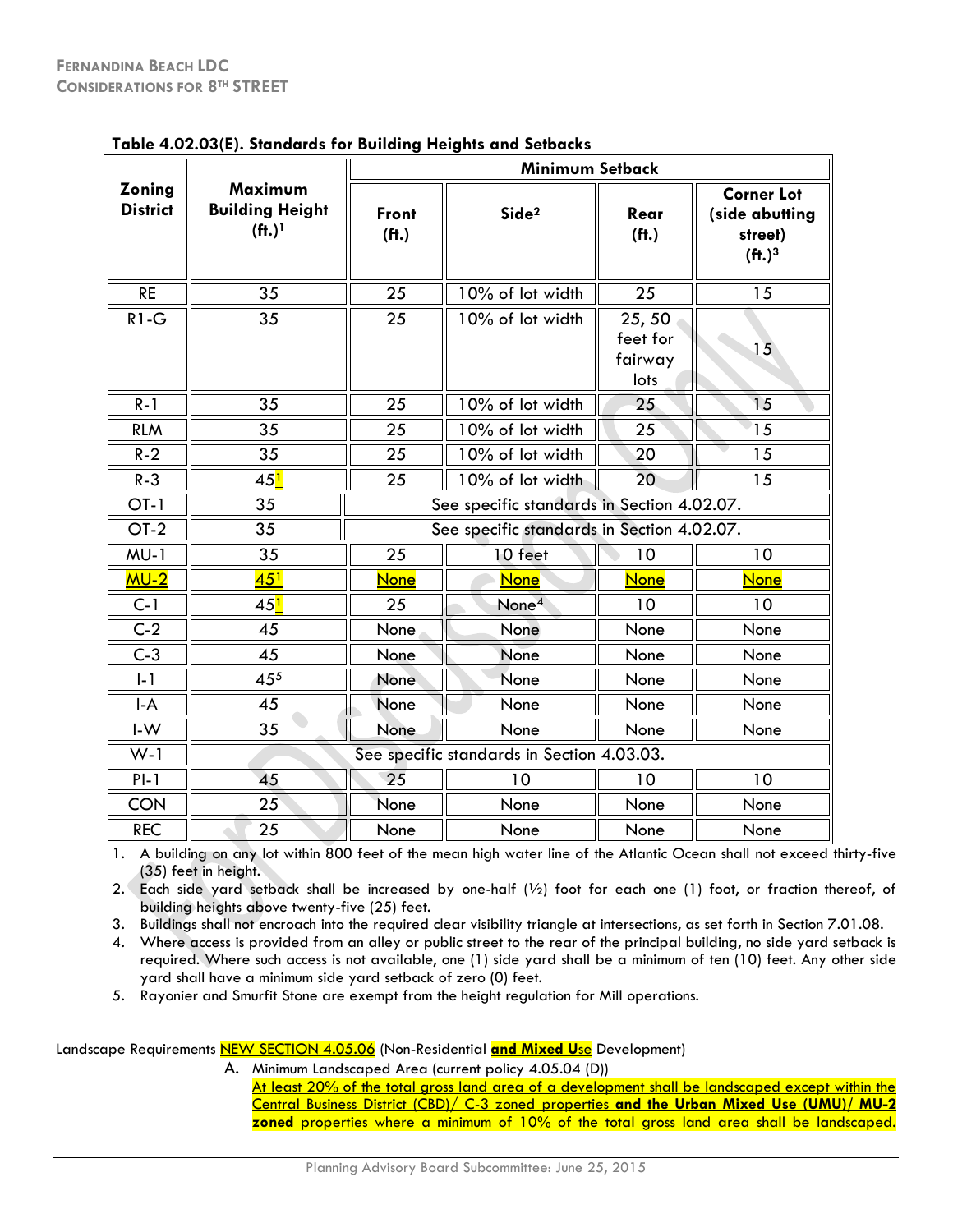Minimum landscaped areas requirements may be achieved through use of planters and roof top gardens or plantings within stormwater improvements in all zoning districts.

**4.01.02 Density Bonus Provisions**  *Follows Fernandina Beach CRA Density Bonus Incentive Program*

**B. Urban Mixed Use Density Bonus Incentive Program**

The Urban Mixed Use Density Bonus Incentive Program is only available to properties located within XXXXX. The bonus program only applies to properties that are not within the Coastal High Hazard Area (CHHA). This program has been developed as a mechanism to encourage pedestrian and transit focused high- intensity activity centers through compact, energy efficient, mixed-use commercial and residential development. The bonus provides for up to a maximum of 30 dwelling units per acre. Property owners and developers wishing to take advantage of the potential additional density provided by the bonus program are required to demonstrate full compliance with its requirements through the site design review process. Further, the bonus shall be approved as part of the local development order and recorded with the Nassau County Clerk of Courts in the form of a deed restriction. All committed improvements shall be inspected prior to issuance of a certificate of occupancy. Property dedications are subject to the City's acceptance of the land.

A Density Bonus within the Urban Mixed Use land use category/ MU-2 zoning district may be applied when the following considerations have been achieved……

*Workforce housing bonus – FHA language to allow up to 30 units/ acre \*look at co-op housing in State Statute (makes ownership difficult)*

*Consider other incentives? Incentive for height increase with landscape easement?*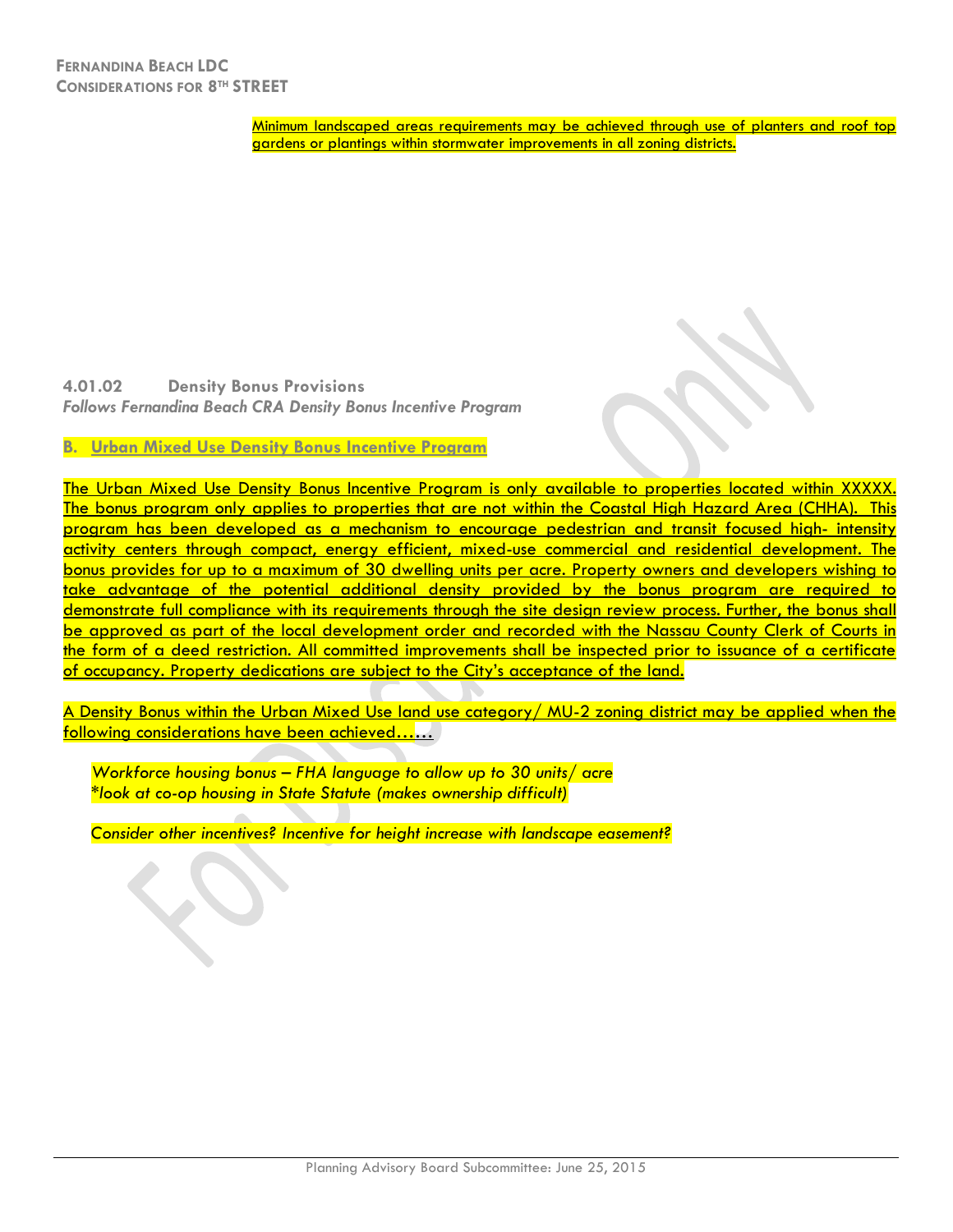# **2.03.02 Table of Land Uses**

#### **Table 2.03.02. Table of Land Uses**

| P - Permissible<br>S-Permissible Subject to<br><b>Supplemental Standards</b><br><b>Blank-Prohibited</b> | $R - E$      | <b>R1-G</b>  | $\overline{R}$ | <b>RLM</b>  | $R-2$        | $R-3$        | OT-1         | $OT-2$       | r-nw         | $NU-2$                  | $\overline{d}$ | C <sub>2</sub> | C <sub>3</sub> | $\mathbf{r}$ | $\leq$       | $\geq$ | $\overline{y}$ | $P\vdash$ | $\mathbf{z}_{\mathbf{0}}$ | <b>REC</b> |
|---------------------------------------------------------------------------------------------------------|--------------|--------------|----------------|-------------|--------------|--------------|--------------|--------------|--------------|-------------------------|----------------|----------------|----------------|--------------|--------------|--------|----------------|-----------|---------------------------|------------|
| <b>Land Uses:</b>                                                                                       |              |              |                |             |              |              |              |              |              |                         |                |                |                |              |              |        |                |           |                           |            |
| <b>Adult Entertainment</b>                                                                              |              |              |                |             |              |              |              |              |              |                         |                |                |                | S            |              |        |                |           |                           |            |
| <b>Airports and Heliports</b>                                                                           |              |              |                |             |              |              |              |              |              |                         |                |                |                | P            | P            |        |                |           |                           |            |
| Animal Hospital or Veterinary Clinic                                                                    |              |              |                |             |              |              |              |              |              | P                       |                | P              |                | P            | P            |        |                |           |                           |            |
| <b>Asphalt or Concrete Plant</b>                                                                        |              |              |                |             |              |              |              |              |              |                         |                |                |                | S            | $\mathsf{S}$ |        |                |           |                           |            |
| Automobile Sales, New and Used                                                                          |              |              |                |             |              |              |              |              |              | P                       |                | P              |                | P            | P            |        |                |           |                           |            |
| Automobile Repair, Garage, Body Shop                                                                    |              |              |                |             |              |              |              |              |              | $\overline{\mathsf{S}}$ |                | P              |                | P            | P            |        |                |           |                           |            |
| <b>Automotive Rental Agencies</b>                                                                       |              |              |                |             |              |              |              |              |              | P                       |                | P              |                | P            | P            | P      | P              |           |                           |            |
| <b>Bakery Plant</b>                                                                                     |              |              |                |             |              |              |              |              |              | $\overline{\mathsf{S}}$ |                |                |                | P            | P            |        |                |           |                           |            |
| <b>Bed and Breakfast Inns</b>                                                                           |              |              |                |             |              | $\mathsf{S}$ |              | $\mathsf{S}$ | $\mathsf{S}$ | $\overline{\mathsf{s}}$ |                |                | $\mathsf{S}$   |              |              |        |                |           |                           |            |
| <b>Book and Stationery Stores</b>                                                                       |              |              |                |             |              |              |              | P            | P            | P                       | P              | P              | P              | P            | P            |        | P              |           |                           |            |
| <b>Bottling Plants</b>                                                                                  |              |              |                |             |              |              |              |              |              |                         |                |                |                | P            | P            |        |                |           |                           |            |
| <b>Bulk Storage Yards</b>                                                                               |              |              |                |             |              |              |              |              |              |                         |                |                |                | P            | P            | P      |                |           |                           |            |
| <b>Bus Terminals and Taxi Stations</b>                                                                  |              |              |                |             |              |              |              |              |              |                         |                | P              |                | P            | P            |        |                |           |                           |            |
| Business Colleges; Commercial, Trade,<br>Vocational, and Arts Schools                                   | $\bullet$    |              |                |             |              |              |              |              |              | P                       |                | P              | P              | P            | P            |        |                | P         |                           |            |
| Business Services such as Copying,<br>Mailing, or Printing                                              |              |              |                |             |              |              |              |              |              | $\overline{\mathsf{P}}$ | $\mathsf{S}$   | P              | $\mathsf{S}$   | P            | P            |        |                |           |                           |            |
| Cemeteries                                                                                              | $\mathsf{S}$ | $\mathsf{S}$ | $\mathsf{S}$   | $\mathsf S$ | $\mathsf{S}$ | S            | $\mathsf{S}$ | $\mathsf{S}$ | $\mathsf{S}$ |                         |                |                |                |              |              |        |                | P         |                           |            |
| Clubs, Public or Private; Community and<br><b>Recreation Centers</b>                                    |              |              | S              | S           | $\mathsf{S}$ | S            |              |              | $\mathsf S$  | $\overline{\mathbf{P}}$ | P              | P              | P              | P            | P            |        | P              | P         |                           |            |
| <b>Commercial Fishing Facilities</b>                                                                    |              |              |                |             |              |              |              |              |              |                         |                |                |                |              |              | P      | P              |           |                           |            |
| Construction, Sales, and/or Maintenance<br>of Boats and Ships; Marine Supply                            |              |              |                |             |              |              |              |              |              |                         |                |                |                | P            | P            | P      | P              |           |                           |            |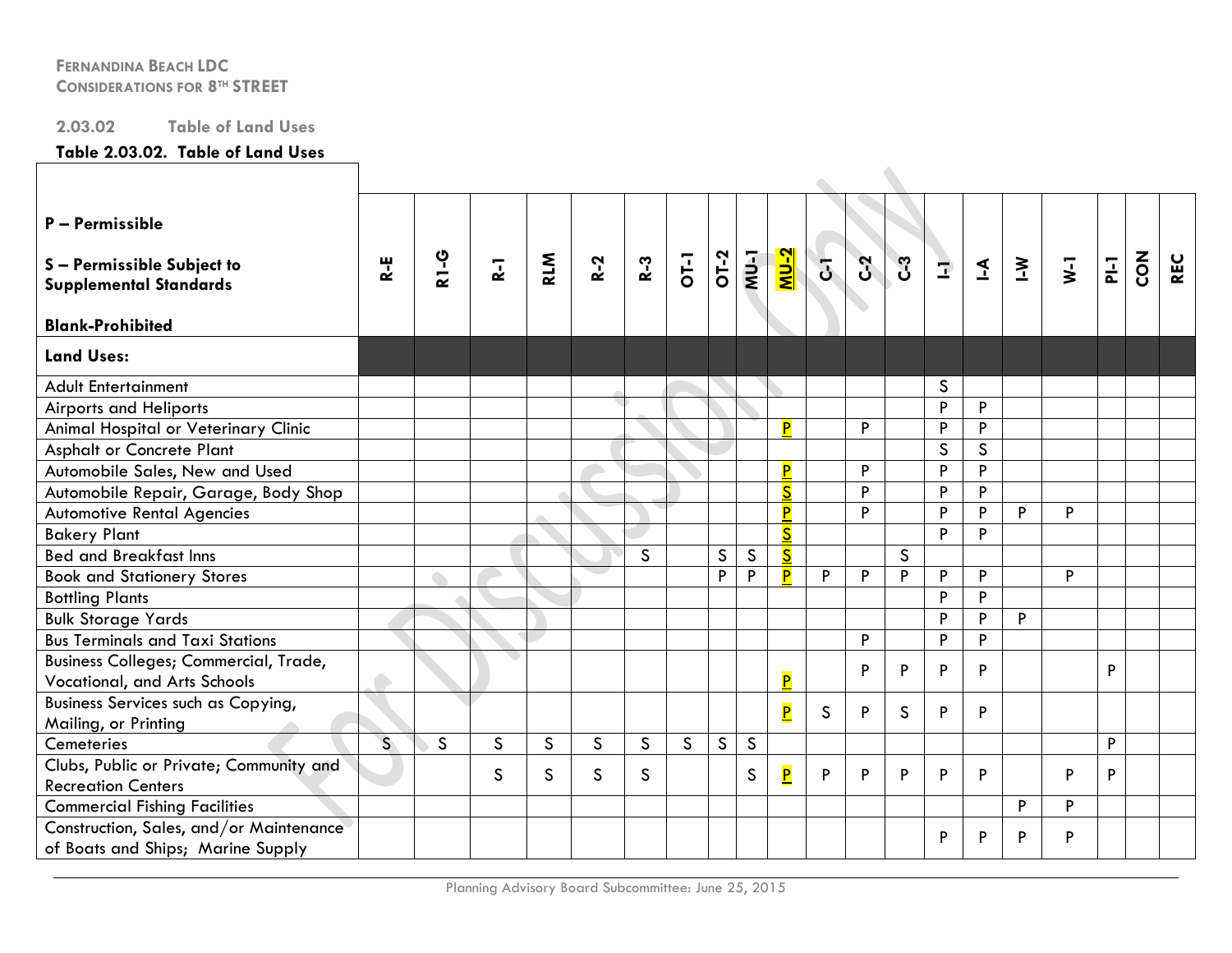| P - Permissible<br>S-Permissible Subject to<br><b>Supplemental Standards</b><br><b>Blank-Prohibited</b> | R-E | <b>2-13</b>              | $R-1$        | <b>RLM</b>   | $R-2$        | $R-3$ | OT-1 | OT-2         | <b>NU-1</b>  | <u>NU-2</u>             | $\overline{5}$ | $C-2$        | C <sub>3</sub> | $\overline{1}$ | $\mathbf{I}$ | $\geq$ | $\overline{\mathsf{v}}$ | $P\vdash$    | <b>ZON</b> | <b>REC</b>   |
|---------------------------------------------------------------------------------------------------------|-----|--------------------------|--------------|--------------|--------------|-------|------|--------------|--------------|-------------------------|----------------|--------------|----------------|----------------|--------------|--------|-------------------------|--------------|------------|--------------|
| Craft Distillery, Small Scale Brewery or<br>Winery                                                      |     |                          |              |              |              |       |      |              | $\mathsf{S}$ | $\overline{P}$          | S              | $\mathsf{S}$ | $\mathsf{S}$   | P              | P            | P      |                         |              |            |              |
| Day Care Center                                                                                         |     |                          |              |              |              |       |      |              | $\mathsf{S}$ | P.                      | $\overline{S}$ | P            | P              |                |              |        |                         | P            |            |              |
| Distribution, Packing, and Shipping                                                                     |     |                          |              |              |              |       |      |              |              |                         |                |              |                | P              | P            | P      | P                       |              |            |              |
| Dog Dining - Outdoors Only                                                                              |     |                          |              |              |              |       |      | $\mathsf{S}$ | $\mathsf{S}$ | $\overline{\mathsf{S}}$ | $\mathsf{S}$   | $\mathsf{S}$ | $\mathsf S$    | $\mathsf{S}$   | $\mathsf{S}$ | S      | S                       |              |            |              |
| Drug Store or Pharmacy                                                                                  |     |                          |              |              |              |       |      |              | P.           | P                       | P              | P            | $\mathsf{S}$   | P              | P            |        | P                       |              |            |              |
| Essential Public Services, such as<br><b>Transmission Lines and Lift Stations</b>                       | P   | P                        | P            | P            | P            | P     | P    | P            | P            | $\overline{\mathbf{P}}$ | P              | P            | P              | P              | P            | P      |                         | P            | P          | P            |
| Financial Institutions, Banks, and Credit<br>Unions                                                     |     |                          |              |              |              |       |      | P            | P            | $\overline{\mathbf{P}}$ |                | P            | P              | P              | P            |        |                         |              |            |              |
| <b>Freight and Moving Establishments</b>                                                                |     |                          |              |              |              |       |      |              |              |                         |                |              |                | P              | P            |        |                         |              |            |              |
| <b>Funeral Home and Mortuary</b>                                                                        |     |                          |              |              |              |       |      |              | P            |                         |                | P            |                | P              | P            |        |                         |              |            |              |
| Gasoline Station, with or without a<br>Convenience Store                                                |     | $\overline{\phantom{a}}$ |              |              |              |       |      |              |              | $\overline{\mathsf{S}}$ | P              | P            |                | P              | P            | P      |                         |              |            |              |
| <b>Golf Course</b>                                                                                      |     | $\overline{P}$           |              |              |              |       |      |              |              |                         |                |              |                | P              | P            |        |                         | P            |            | $\mathsf{P}$ |
| Grocery Store                                                                                           |     |                          |              |              |              |       |      | P            | P            | P                       |                | P            | P              | P              | P            |        | P                       |              |            |              |
| <b>Group Homes</b>                                                                                      | S   | S                        | $\mathsf{S}$ | $\mathsf{S}$ | $\mathsf{S}$ | S     |      |              | $\mathsf{S}$ | $\overline{\mathsf{S}}$ |                |              | $\mathsf{S}$   |                |              |        |                         |              |            |              |
| Government and Civic Buildings,<br>including Library and Museum                                         |     |                          |              |              |              |       |      |              | P            | $\overline{P}$          |                |              | P              |                |              |        |                         | P            |            |              |
| <b>Health Clubs and Gyms</b>                                                                            |     |                          |              |              |              |       |      |              |              | P                       |                | P            | P              | P              | P            |        |                         |              |            |              |
| Hospital                                                                                                |     |                          |              |              |              |       |      |              |              |                         |                |              |                |                |              |        |                         | $\mathsf{S}$ |            |              |
| <b>Junk and Salvage Yards</b>                                                                           |     |                          |              |              |              |       |      |              |              |                         |                |              |                |                |              |        |                         |              |            |              |
| Laundry and Dry Cleaning, On-Site,<br>including Self-Service Laundry                                    |     |                          |              |              |              |       |      |              |              | $\overline{\mathsf{P}}$ |                | P            |                | P              | P            |        |                         |              |            |              |
| Laundry and Dry Cleaning, Pick-Up Only                                                                  |     |                          |              |              |              |       |      | P            | P            | $\overline{\mathsf{P}}$ | P              | P            |                |                |              |        |                         |              |            |              |
| Light Indoor Manufacturing Uses,<br>including Packaging and Fabricating                                 |     |                          |              |              |              |       |      |              |              |                         |                |              |                | P              | P            |        |                         |              |            |              |
| Liquor Store, Lounge, and Bar (without                                                                  |     |                          |              |              |              |       |      |              | $\mathsf{S}$ |                         | $\mathsf S$    | P            | $\mathsf S$    | P              | P            |        | P                       |              |            |              |

Planning Advisory Board Subcommittee: June 25, 2015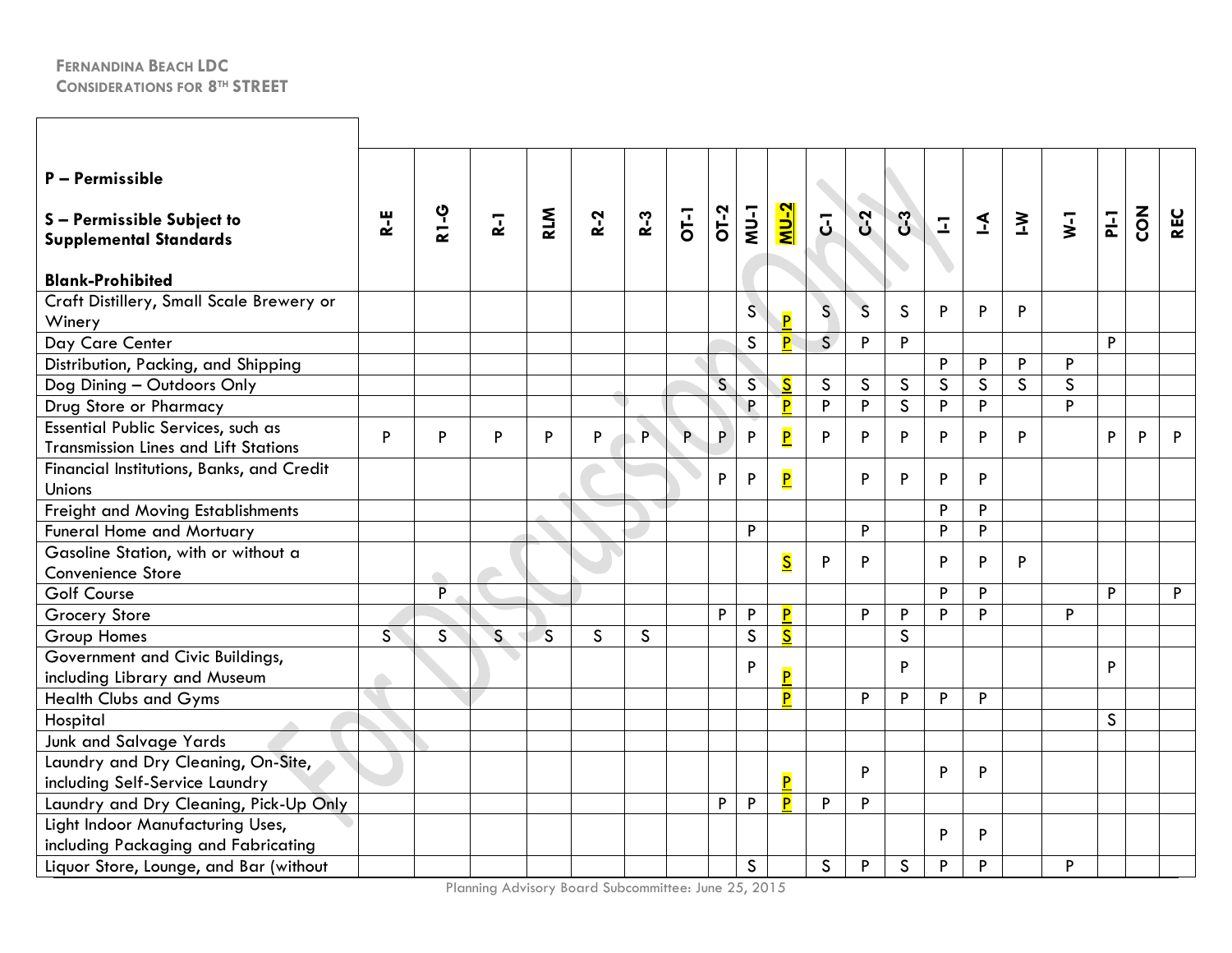| P - Permissible<br>S-Permissible Subject to<br><b>Supplemental Standards</b>                        | R-E                      | <b>2-13</b>        | $\overline{R}$ | <b>RLM</b>   | $R-2$        | $R-3$        | OT-1         | <b>OT-2</b>  | <b>I-NW</b>  | <u>NU-2</u>             | $\overline{5}$ | $C-2$        | C <sub>3</sub> | $\overline{1}$ | $\leq$                  | $\sum$       | $\overline{y}$ | $P\vdash$               | <b>ZON</b>              | <b>REC</b>   |
|-----------------------------------------------------------------------------------------------------|--------------------------|--------------------|----------------|--------------|--------------|--------------|--------------|--------------|--------------|-------------------------|----------------|--------------|----------------|----------------|-------------------------|--------------|----------------|-------------------------|-------------------------|--------------|
| <b>Blank-Prohibited</b>                                                                             |                          |                    |                |              |              |              |              |              |              |                         |                |              |                |                |                         |              |                |                         |                         |              |
| drive-through window)                                                                               |                          |                    |                |              |              |              |              |              |              | P                       |                |              |                |                |                         |              |                |                         |                         |              |
| <b>Lodging Accommodations</b>                                                                       |                          |                    |                |              |              |              |              |              |              | $\overline{\mathbf{S}}$ | $\mathsf{S}$   | P            | P              |                | $\mathsf{S}$            |              |                |                         |                         |              |
| Lumber and Building Supply                                                                          |                          |                    |                |              |              |              |              |              |              |                         |                | $\mathsf{S}$ |                | P              | $\overline{\mathsf{s}}$ | P            |                |                         |                         |              |
| Manufacturing and Heavy Industry                                                                    |                          |                    |                |              |              |              |              |              |              |                         |                |              |                | P              | P                       |              |                |                         |                         |              |
| Marina                                                                                              |                          |                    |                |              |              |              |              |              |              |                         |                |              | $\mathsf{S}$   |                |                         | $\mathsf{S}$ | $\mathsf{S}$   | $\mathsf{S}$            |                         |              |
| Marine recreation, such as kayak or<br>boat rentals, sailing schools, etc.                          |                          |                    |                |              |              |              |              |              |              | $\overline{\mathbf{P}}$ |                |              |                |                |                         | P            | P              |                         |                         |              |
| Marine research and educational                                                                     |                          |                    |                |              |              |              |              |              |              | $\overline{\mathbf{P}}$ |                |              |                |                |                         | P            |                |                         |                         |              |
| facilities                                                                                          |                          |                    |                |              |              |              |              |              |              |                         |                |              |                |                |                         |              | P              |                         |                         |              |
| <b>Medical and Dental Clinics</b>                                                                   |                          |                    |                |              |              |              |              |              |              | P                       | P              | P            |                | P              | P                       |              |                | P                       |                         |              |
| Mini-storage or Self-storage Facility                                                               |                          |                    |                |              |              |              |              |              |              |                         |                | $\mathsf{S}$ |                | P              | P                       |              |                |                         |                         |              |
| Music, Dancing, Photography, or Art                                                                 |                          |                    |                |              |              |              |              | P            | P            | $\overline{\mathbf{P}}$ |                | P            | P              | P              | P                       |              | P              | P                       |                         |              |
| <b>Studios</b>                                                                                      |                          |                    |                |              |              |              |              |              |              |                         |                |              |                |                |                         |              |                |                         |                         |              |
| Outside Sales                                                                                       |                          | $\curvearrowright$ |                |              |              |              |              |              |              | $\overline{\mathsf{S}}$ | $\mathsf{S}$   | $\mathsf{S}$ |                | S              | $\mathsf{S}$            |              | $\mathsf{S}$   |                         |                         |              |
| <b>Parking Lots and Parking Garages</b>                                                             |                          |                    |                |              |              |              |              |              |              | P                       |                | P            | P              | P              | P                       | P            |                | P                       |                         |              |
| Parks, Public                                                                                       |                          | P                  |                |              |              |              |              |              |              | P                       |                |              |                |                |                         | P            | P              | P                       |                         | P            |
| Parks, Private or with Stadium Style<br>Lighting                                                    |                          |                    |                |              |              |              |              |              |              | $\overline{\mathsf{S}}$ |                |              |                |                |                         | S            |                | S                       |                         | <sub>S</sub> |
| Personal Services, such as<br>beauty/barber shops, tattoo parlor,<br>massage or acupuncture therapy |                          |                    |                |              |              |              |              |              | P            | $\overline{\mathbf{P}}$ | P              | P            | P              | P              | P                       |              | P              |                         |                         |              |
| Picnic Areas, Trails, and Nature Facilities                                                         | $\overline{\mathcal{S}}$ | $\mathsf{S}$       | $\mathsf{S}$   | $\mathsf{S}$ | $\mathsf{S}$ | $\mathsf{S}$ | $\mathsf{S}$ | $\mathsf{S}$ | $\mathsf{S}$ | $\overline{\mathsf{s}}$ | $\mathsf{S}$   | $\mathsf{S}$ | $\mathsf{S}$   | $\mathsf{S}$   | $\mathsf{S}$            | $\mathsf{S}$ | S              | $\overline{\mathsf{s}}$ | $\overline{\mathsf{S}}$ | $\mathsf{S}$ |
| Piers, Docks, and Wharves                                                                           |                          |                    |                |              |              |              |              |              |              |                         |                |              |                | P              |                         | P            | P              |                         |                         | P            |
| <b>Professional Offices</b>                                                                         |                          |                    |                |              |              |              |              | P            | P            | P                       | P              | P            | P              | P              | P                       |              | P              |                         |                         |              |
| <b>Public Recreation Buildings</b>                                                                  |                          | P                  | P              | P            | P            | P            |              |              |              | $\overline{\mathbf{P}}$ |                |              |                |                |                         | P            | P              | P                       |                         | $\mathsf{P}$ |
| Radio, Television, and Telecommunication<br><b>Towers</b>                                           |                          |                    |                |              |              |              |              |              |              |                         |                |              |                | S              | S                       | S            |                | $\mathsf{S}$            |                         |              |
| Recreation, Outdoor Amusements, such as                                                             |                          |                    |                |              |              |              |              |              |              |                         |                | $\mathsf S$  | $\mathsf S$    |                |                         | $\mathsf S$  | $\mathsf S$    | $\mathsf{S}$            |                         | $\mathsf{S}$ |

Planning Advisory Board Subcommittee: June 25, 2015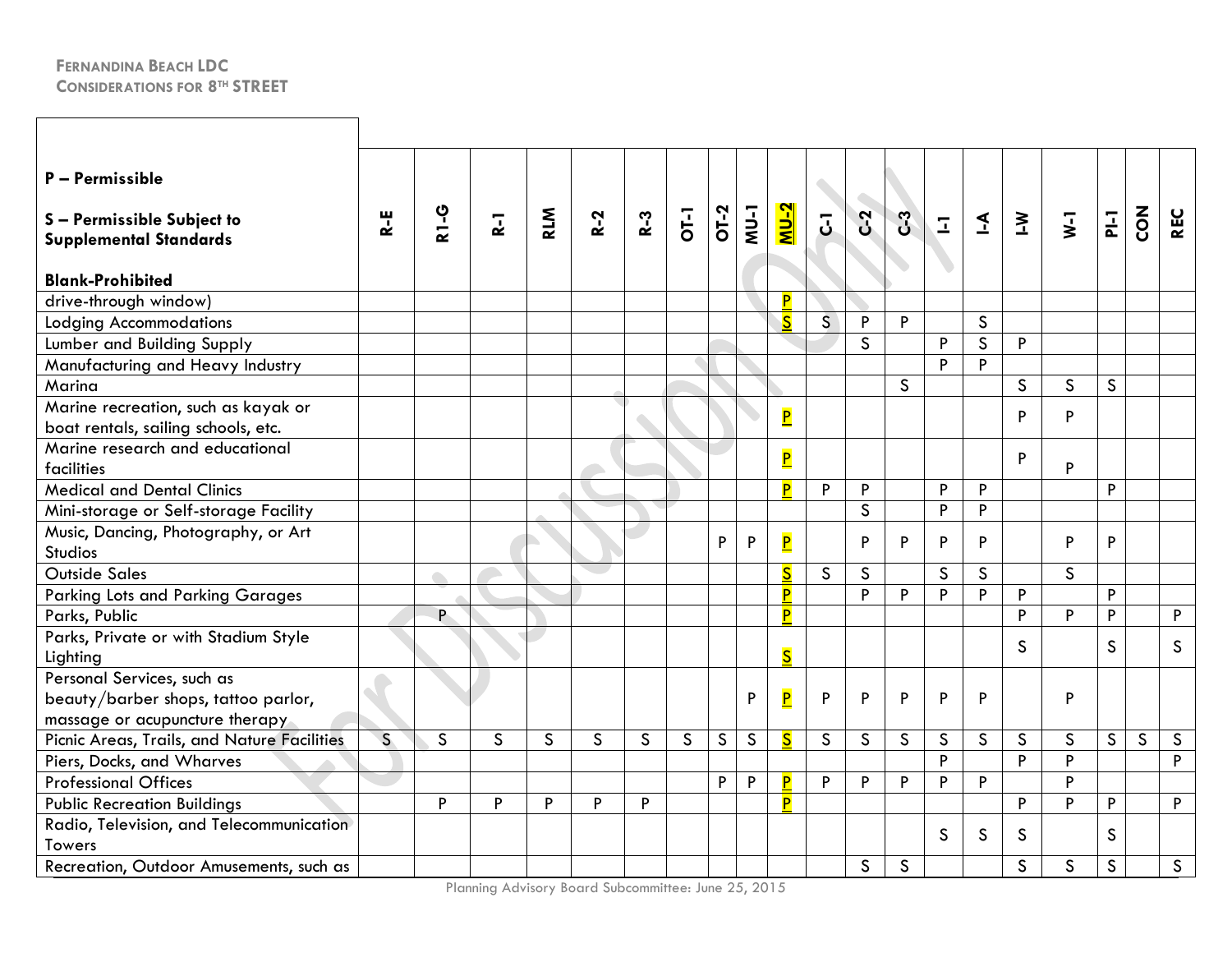| P - Permissible<br>S-Permissible Subject to<br><b>Supplemental Standards</b><br><b>Blank-Prohibited</b>             | R-E                     | <b>2-L8</b>                   | $\overline{a}$          | <b>RLM</b>                | $R-2$                   | $R-3$        | <b>OT-1</b>  | OT-2 | $NU-1$                  | $NU-2$                  | $\overline{5}$ | C <sub>2</sub> | C <sub>3</sub>          | $\overline{\mathbf{L}}$ | $\leq$ | $\geq$ | $\overline{\mathsf{v}}$ | $\overline{P}$ | $\sum_{i=1}^{n}$ | <b>REC</b>   |
|---------------------------------------------------------------------------------------------------------------------|-------------------------|-------------------------------|-------------------------|---------------------------|-------------------------|--------------|--------------|------|-------------------------|-------------------------|----------------|----------------|-------------------------|-------------------------|--------|--------|-------------------------|----------------|------------------|--------------|
| Miniature Golf or Fishing Piers, Excluding<br><b>Amusement Parks and Drive-in Theaters</b>                          |                         |                               |                         |                           |                         |              |              |      |                         | $\overline{\mathbf{S}}$ |                |                |                         |                         |        |        |                         |                |                  |              |
| Recreation, Indoor Facilities, such as<br><b>Billiard Parlors, Bowling Alleys, Game</b><br>Rooms, and Skating Rinks |                         |                               |                         |                           |                         |              |              |      |                         | $\overline{\mathbf{S}}$ |                | S              | $\mathsf{S}$            | $\mathsf{S}$            | S.     |        |                         | S              |                  | $\mathsf{S}$ |
| <b>Railroad Facilities</b>                                                                                          |                         |                               |                         |                           |                         |              |              |      |                         |                         |                |                |                         | P                       |        | P      | P                       |                |                  |              |
| <b>Religious Facilities</b>                                                                                         | S                       |                               | $\mathsf{S}$            | S                         | $\mathsf{S}$            | $\mathsf{S}$ | $\mathsf{S}$ | S    | $\overline{S}$          | P                       | P              | P              | P                       |                         |        |        |                         |                |                  |              |
| <b>Research and Experimental Laboratories</b>                                                                       |                         |                               |                         |                           |                         |              |              |      |                         |                         |                |                |                         | P                       | P      | P      |                         |                |                  |              |
| <b>Residential Uses:</b>                                                                                            |                         |                               |                         |                           |                         |              |              |      |                         |                         |                |                |                         |                         |        |        |                         |                |                  |              |
| <b>Cohousing</b><br>(ADD DEFINITION IN 1.07.00)                                                                     | $\overline{\mathbf{P}}$ | $\overline{\mathsf{P}}$       | $\overline{\mathbf{P}}$ | $\overline{\mathsf{P}}$ ( | $\overline{\mathbf{P}}$ | $\mathbf{P}$ |              |      | $\overline{\mathbf{P}}$ | $\overline{\mathbf{P}}$ |                |                | $\overline{\mathsf{P}}$ |                         |        |        | $\overline{\mathsf{P}}$ |                |                  |              |
| Single-Family                                                                                                       | P                       |                               | P                       | P.                        | P.                      | P            | P            | P    | P                       | $\overline{\mathsf{P}}$ |                |                | P                       |                         |        |        | P<br>Note 2             |                |                  |              |
| Two- and Three-Family                                                                                               |                         |                               |                         |                           | P                       | P            |              |      | P                       | P                       |                |                | P.                      |                         |        |        |                         |                |                  |              |
| Four- or More Family                                                                                                |                         | $\langle \, \cdot \, \rangle$ |                         |                           |                         | Þ            |              |      |                         | $\overline{\mathsf{s}}$ |                |                | P                       |                         |        |        |                         |                |                  |              |
| Group Residential (see Note 3)                                                                                      |                         |                               |                         |                           |                         | $\mathsf{S}$ |              |      | S                       | $\overline{\mathbf{S}}$ |                |                | $\mathsf{S}$            |                         |        |        |                         |                |                  |              |
| <b>Resort Rental</b>                                                                                                |                         |                               | Note 1                  |                           | Note 1                  | P            |              |      |                         | $\overline{\mathbf{P}}$ |                |                |                         |                         |        |        |                         |                |                  |              |
| Restaurant, With or Without Drive-<br>Through Window                                                                |                         |                               |                         |                           |                         |              |              |      | P                       | $\overline{P}$          | P              | P              | P.                      | P                       | P      | P      | P                       |                |                  |              |
| <b>Retail Stores</b>                                                                                                |                         |                               |                         |                           |                         |              |              | P    | $\mathsf{P}$            | P                       | P              | P              | P                       | P                       | P      |        | P                       |                |                  |              |
| Schools, Elementary, Junior, or Senior<br>High                                                                      | $\overline{\mathsf{S}}$ | $\mathsf{S}$                  | S                       | S                         | <sub>S</sub>            | <sub>S</sub> |              |      | $\mathsf{S}$            | $\overline{\mathsf{P}}$ |                |                |                         |                         |        |        |                         | P              |                  |              |
| <b>Scooter and Moped Rentals</b>                                                                                    |                         |                               |                         |                           |                         |              |              |      |                         | P                       | $\mathsf{S}$   | P              | $\mathsf{S}$            |                         |        |        |                         |                |                  |              |
| Seasonal Sales *Note 4                                                                                              |                         |                               |                         |                           |                         |              |              |      | P                       | P                       | P              | P              | P                       | P                       | P      | P      | P                       |                |                  |              |
| <b>Small Equipment or Appliance Repair</b><br>Shops                                                                 |                         |                               |                         |                           |                         |              |              |      |                         | P                       |                | P              | P                       | P                       | P      |        |                         |                |                  |              |
| Specialty Food Stores, such as Bakeries<br>or Ethnic Grocers                                                        |                         |                               |                         |                           |                         |              |              | P    | P                       | $\overline{\mathbf{P}}$ | P              | P              | P.                      | P                       | P      |        | P                       |                |                  |              |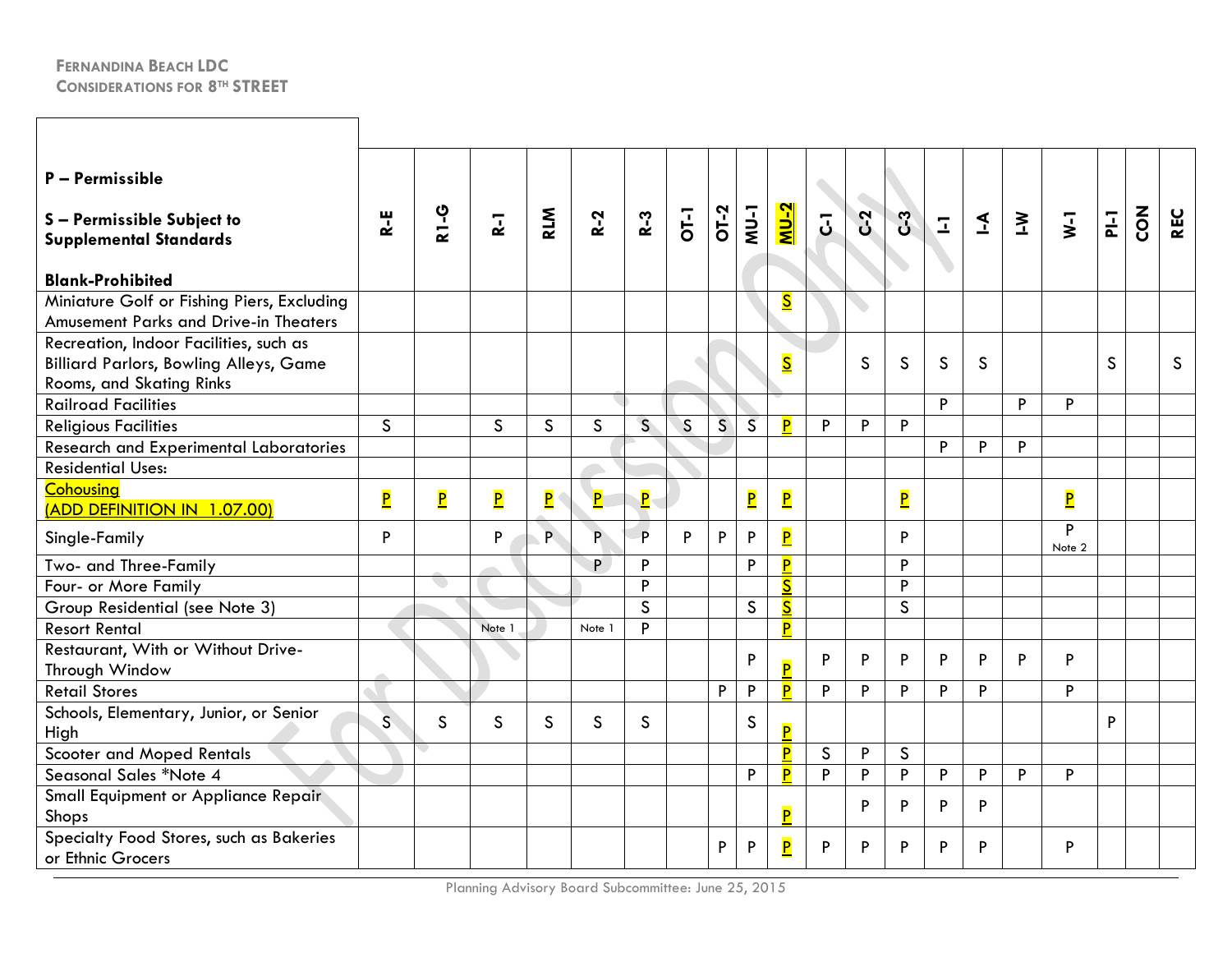| $P - Permissible$<br>S - Permissible Subject to<br><b>Supplemental Standards</b><br><b>Blank-Prohibited</b> | $R - E$ | <b>2-18</b> | $\overline{a}$ | <b>RLM</b> | $R-2$ | $R-3$ | $\overline{0}$ | OT-2 | $\frac{1}{2}$ | $\frac{N-2}{2}$         | $\overline{5}$ | $C-2$        | $\mathfrak{S}$ | $\overline{1}$ | $\mathbf{I}$ | $\geq$ | $\overline{\mathbf{y}}$ | $\overline{a}$ | <b>ZON</b> | <b>REC</b> |
|-------------------------------------------------------------------------------------------------------------|---------|-------------|----------------|------------|-------|-------|----------------|------|---------------|-------------------------|----------------|--------------|----------------|----------------|--------------|--------|-------------------------|----------------|------------|------------|
|                                                                                                             |         |             |                |            |       |       |                |      |               |                         |                |              |                |                |              |        |                         |                |            |            |
| Specialty and Gift Shops such as Art,<br>Antique, or Jewelry Shops, Books, or<br><b>Stationers</b>          |         |             |                |            |       |       |                | P    | P             | $\overline{\mathbf{P}}$ | P.             | P            | P              | P              | P            |        | P                       |                |            |            |
| Terminals for Freight or Passengers, By<br>Ship                                                             |         |             |                |            |       |       |                |      |               |                         |                |              |                | P              |              | P      | P                       |                |            |            |
| Theaters, Movie or Performing Arts                                                                          |         |             |                |            |       |       |                |      | P.            | P                       |                | P            | P              | P              | P            |        | P                       |                |            |            |
| Trades and Repair Services such as<br>Electrical, Heating, and Air, Mechanical,<br>Painting, and Plumbing   |         |             |                |            |       |       |                |      |               | $\overline{\mathbf{P}}$ |                | $\mathsf{S}$ |                | P              | P            |        |                         |                |            |            |
| Utility Facilities, such as Electric<br>Substations, Water and Wastewater<br><b>Treatment Plants</b>        |         |             |                |            |       |       |                |      |               |                         |                |              | P              | P              | P            | P      | P                       | P              |            |            |
| Warehouse, not Including Mini-Storage                                                                       |         |             |                |            |       |       |                |      |               |                         |                |              |                | P              | P            | P      |                         |                |            |            |
| Welding or Sheet Metal Works                                                                                |         |             |                |            |       |       |                |      |               |                         |                |              |                | P              | D            |        |                         |                |            |            |
| <b>Wholesale Establishments</b>                                                                             |         |             |                |            |       |       |                |      |               |                         |                |              |                | D              | D            |        |                         |                |            |            |

Notes:

1. Resort rentals in R-1 or R-2 zoning districts that existed prior to the effective date of Ordinance 2000-28 (October 3, 2000) may continue a legal non-conforming status as long as the resort rental permit has not expired for a period of greater than 180 days.

2. Properties that have obtained the WMU Future Land Use category are subject to the permitted uses in the W-1 column. Residential units are permitted above non-residential uses. Stand alone residential uses are prohibited.

3. Group Residential uses in existence prior to the adoption of Ordinance 2007-22 may continue a legal non-conforming status as long as a Group Residential Permit is applied for and maintained in accordance with the terms of the Ordinance. Existing uses shall not be subject to the Supplemental Standards in Section 6.02.24.

4. Seasonal Sales are subject to the provisions of LDC Section 5.02.02 and a temporary use permit is required according to the procedures set forth in Chapter 11.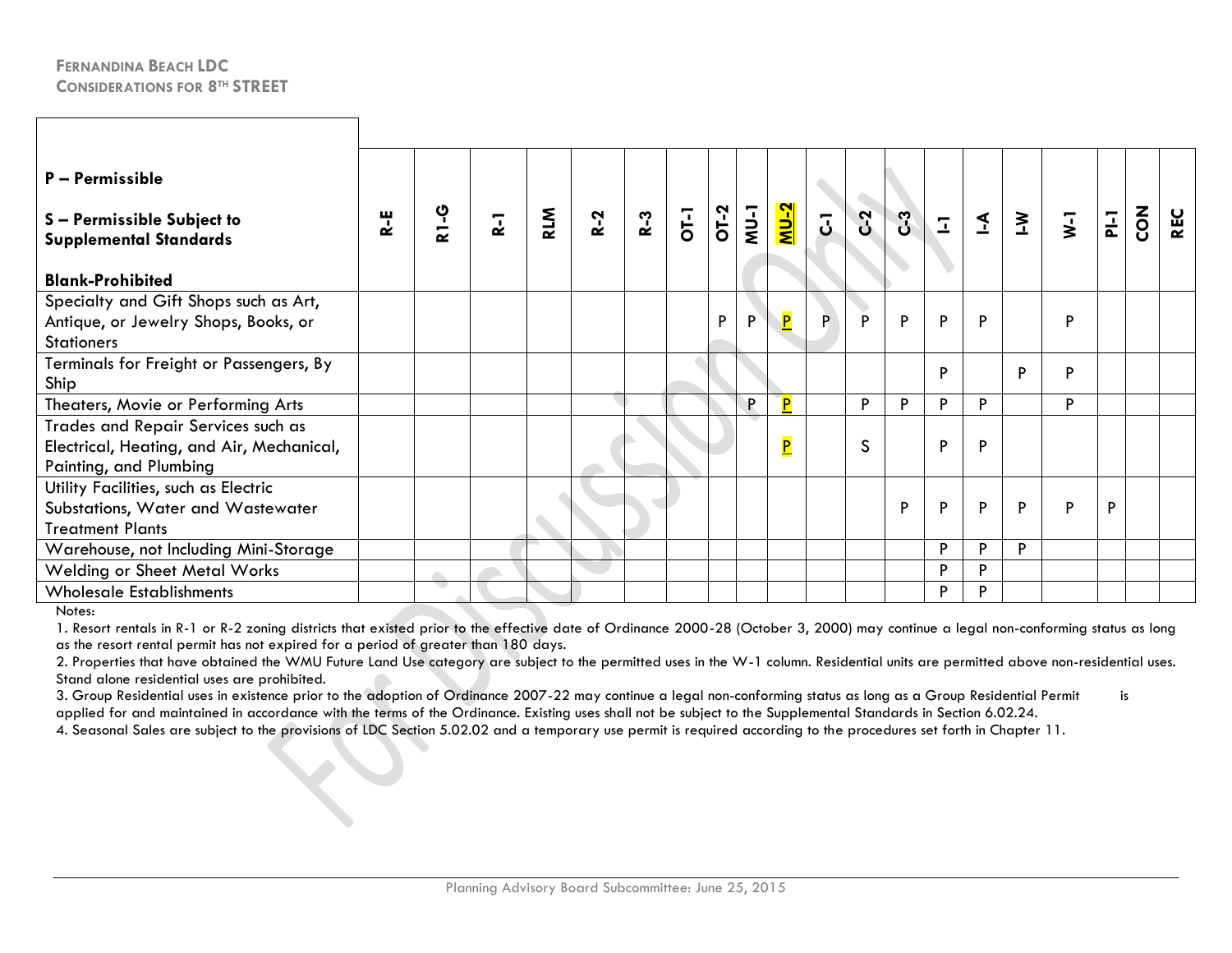**2.03.03 Table of Accessory Uses** 

(See Section 5.01.01 for standards pertaining to accessory uses.)

Table 2.03.03 lists permissible accessory uses in each zoning district. The letter "P" indicates that the identified use is permissible as an accessory use, but not as a principal use. Principal uses are identified in Table 2.03.02.

#### **Table 2.03.03. Table of Accessory Uses**

| P - Permissible Accessory Use                                          |              |             |       |              |       |       |                |      |        |                         |                |                |    |              |              |        |                         |   |                |            |
|------------------------------------------------------------------------|--------------|-------------|-------|--------------|-------|-------|----------------|------|--------|-------------------------|----------------|----------------|----|--------------|--------------|--------|-------------------------|---|----------------|------------|
| S - Permissible Subject to<br><b>Supplemental Standards</b>            | $\mathbf{k}$ | <b>2-13</b> | $R-1$ | <b>RLM</b>   | $R-2$ | $R-3$ | $\overline{O}$ | OT-2 | $NU-1$ | <u> 2-UM</u>            | $\overline{J}$ | C <sub>2</sub> | ပိ | $\mathbb{Z}$ | $\mathbf{A}$ | $\sum$ | $\overline{\mathbf{y}}$ | 군 | $\overline{a}$ | <b>REC</b> |
| <b>Blank - Prohibited</b>                                              |              |             |       |              |       |       |                |      |        |                         |                |                |    |              |              |        |                         |   |                |            |
| <b>Accessory Land Uses:</b>                                            |              |             |       |              |       |       |                |      |        |                         |                |                |    |              |              |        |                         |   |                |            |
| Home Occupation                                                        | P            | P           | P     | P            | P     | P.    | P.             | P.   | P      | P                       |                |                |    |              |              |        |                         |   |                |            |
| <b>Accessory Dwelling - Detached</b><br><b>Building</b>                | P            | P           | Þ     | P            | P     | P     | P              | P    | P      | $\overline{\mathsf{P}}$ |                |                |    |              |              |        |                         |   |                |            |
| <b>Agricultural Support Buildings</b>                                  | Þ            |             |       |              |       |       |                |      |        |                         |                |                |    |              |              |        |                         |   |                |            |
| <b>Cremation Facility *Note 2</b>                                      |              |             |       |              |       |       |                |      | S      |                         |                | $\mathsf{S}$   |    | S.           | S            |        |                         |   |                |            |
| Detached Garage or Carport                                             | P            | P           | Þ     | $\mathsf{P}$ | P     | Þ.    | P              | P    | P      | P                       |                |                |    |              |              |        |                         |   |                |            |
| <b>Docks and Other Waterfront Structures</b>                           | P            | P           | D     | Þ            | P     | P.    | P              | Þ    | P      |                         |                |                |    | P            |              | P      | Þ                       | P | Þ              | P          |
| Dumpsters                                                              |              |             |       |              |       | Þ     |                |      | D      | P                       | P              | P              | Þ  | P            | P            | Þ      | Þ                       | P |                | P          |
| Fences                                                                 | P            | P           | P     | P            | P     | Þ     | P              | P    | Þ      | P                       | P              | P              | Þ  | P            | P            | Þ      | Þ                       | P | Þ              | P          |
| Outside Storage - Agricultural<br><b>Equipment and Materials</b>       | P            |             |       |              |       |       |                |      |        |                         |                |                |    | P            | P            | P      |                         |   |                |            |
| Outside Storage - Equipment,<br>Machinery, and Materials               |              |             |       |              |       |       |                |      |        |                         |                | P              |    | P<br>Note    | P            | P      | P                       |   |                |            |
| Satellite Dish Antenna                                                 | D            | P.          | P     | P            | P     | P     | P              | P    | P      | P                       | P              | P              | P  | P            | P            | P      | P                       | P |                |            |
| Storage Buildings, Sheds, Utility<br><b>Buildings, and Greenhouses</b> | P            | P           | Þ     | P            | P     | Þ     | P              | P    | P      | P                       | P              | P              | Þ  | P            | P            | P      | P                       | P | D              | D          |
| <b>Swimming Pool</b>                                                   | P            | P           | P     | P            | P     | P     | P              | P    | P      | P                       | P              | P              | P  |              | P            |        |                         | P |                | P          |

Notes: 1. As to the Rayonier and Smurfit Stone properties, permitted yard storage shall include process by-products and new or used process parts for use in or sale of by the mill".

2. Cremation Facilities shall be subject to the supplemental standards provided in Section 6.02.26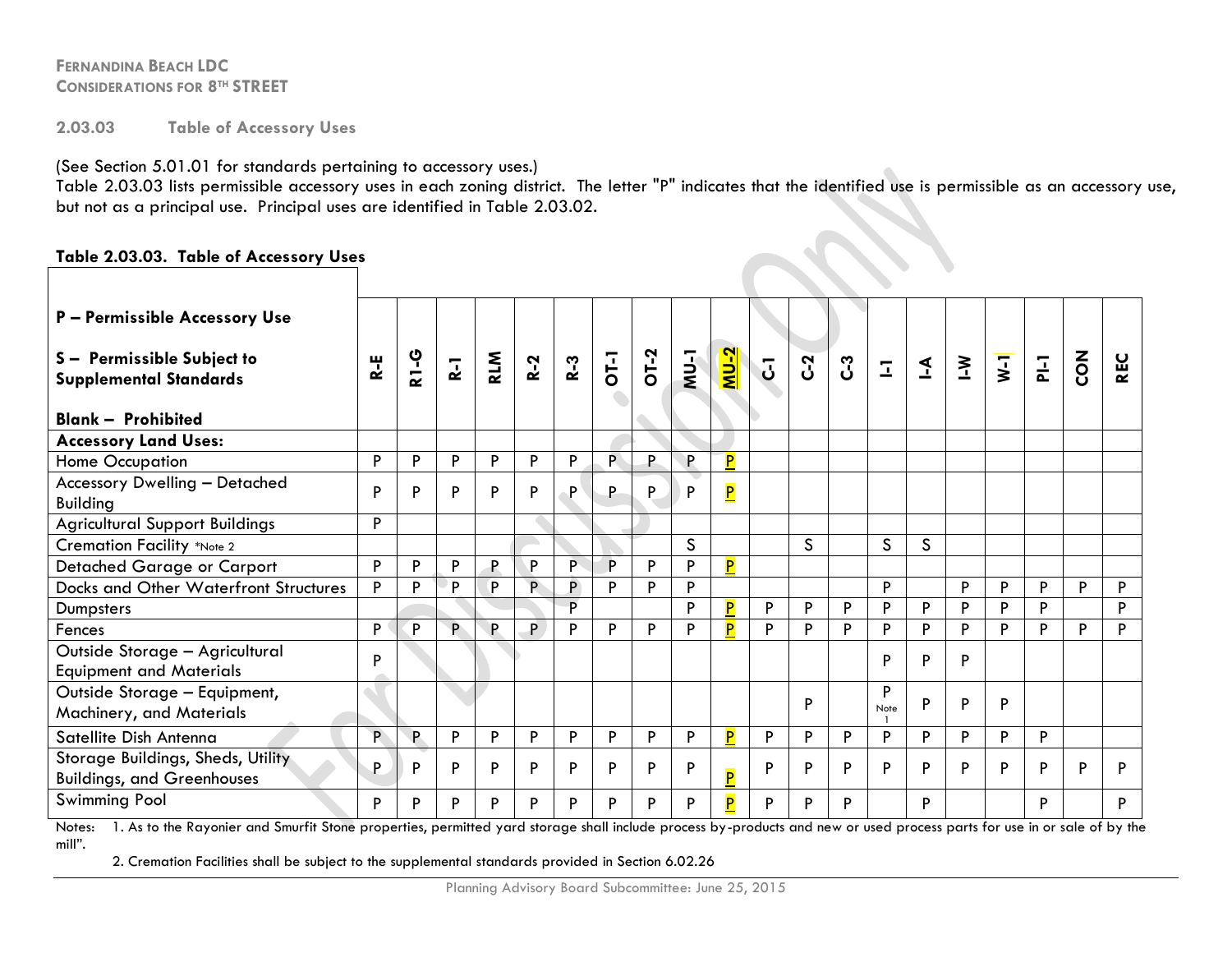#### **Discussion Area:**